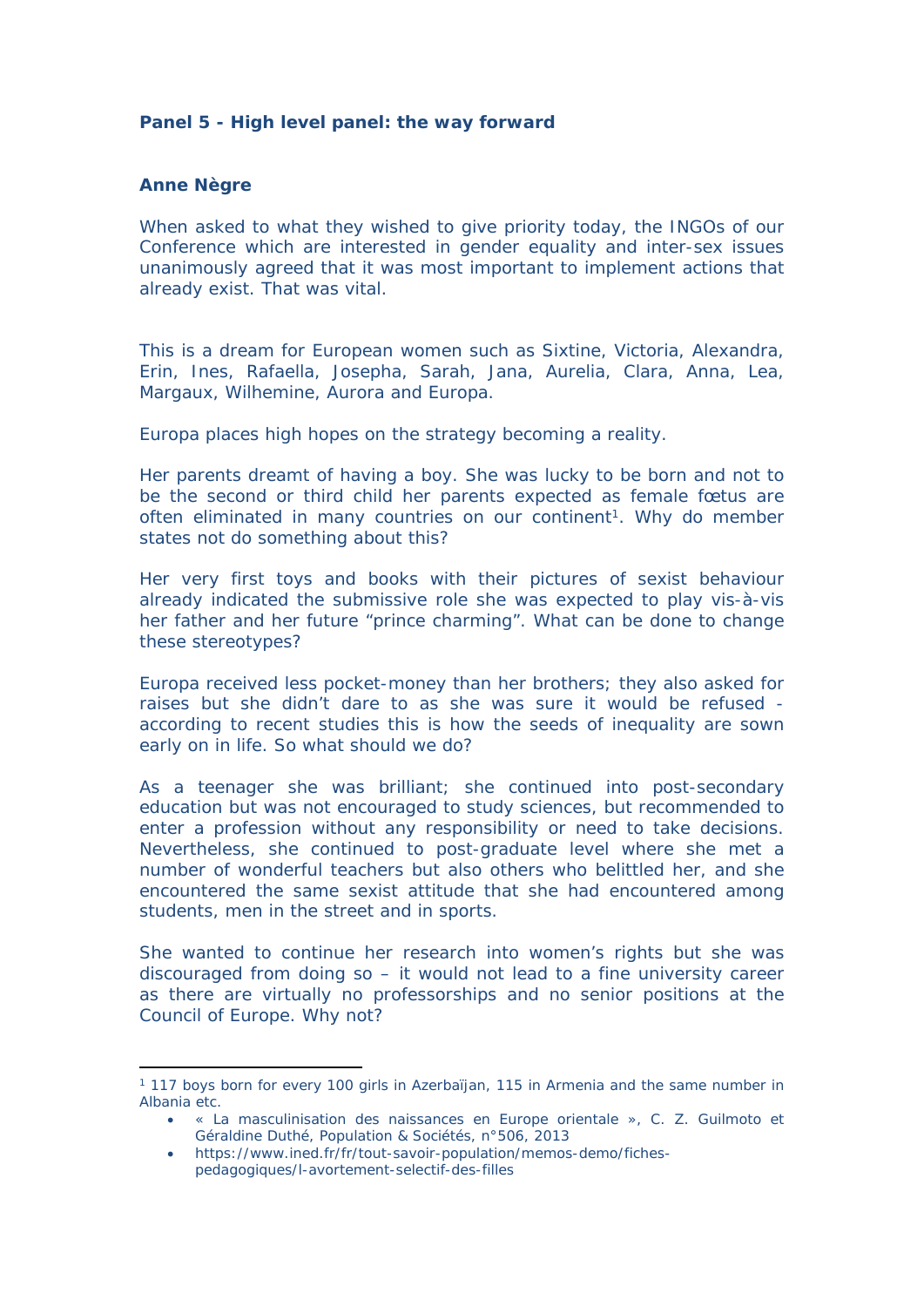She decided to do voluntary work in the human rights field but she was living in a country where all political activity was limited and where nearly all funding for such activities is allocated to major NGOs comprising mainly professionals, who reply to public tenders, or to smaller NGOs whose activities are supervised by the courts and registered on platforms to which they do not always have access. How can one meet the demands of various bodies such as the CEDAW, the GREVIO, and GRETA if there are no longer any free NGOs?

Europa obtained public European funding which she was accused of using for political purposes; she argued that it was being used in accordance with Plato's concept of *res publica* as he analysed it in "Politics", but she was threatened with legal penalties if she did so again. What protection can the CoE offer to protect the process of creating democratic thought in various member states?

Anything other than parity is unthinkable for Europa, 50% is the only acceptable quota for that is what equal means but that is far from what is being recommended with regard to female representation on company boards, in all decision-making places, parliaments, and governments, and even at the CoE.

She started out her career in a business enterprise at the same hierarchy level as her fellow students but she was soon refused one promotion after the other; she worked two months per year free of charge in the same employment as a man and everybody thought that was perfectly normal. Why does it take so long for European strategies to be applied in real life? What confidence can one have in treaties and charters with which signatory states do not comply? What can one say about reports such as "Violence against irregular migrant women"<sup>2</sup>? Since 1951 the Geneva Convention is supposed to protect them in the event of assault while migrating, and since then European and national regulations have been drawn up on the same subject. But do member states apply them when these refugees cannot even give birth in a hospital?

Very few women in Europe have as perfect a command of informationprocessing and digital tools as Europa; she looks for comparative European data produced by the CoE and beyond, but the main source of her knowledge, member states' laws, are not all available in English. Europa is kept at a distance by these institutions, which are supposed serve the citizens; she calls on them for help but cannot obtain the information she requires. Why?

Of course she naively believes that she can have a child when she wants, if she wants and that she will be entitled to reproductive rights and be free to choose to abort if she wishes, but her country, like others, is reneging on established rights that were once taken for granted. However, of course, if a child is the product of sexual intercourse between a man and a

<sup>2</sup> Smaïn Laacher, survey carried out for the UNHCR, NEW ISSUES IN REFUGEE RESEARCH Research Paper No. 188 "Violence against irregular migrant women": Algeria, France, Spain and Morocco", April 2010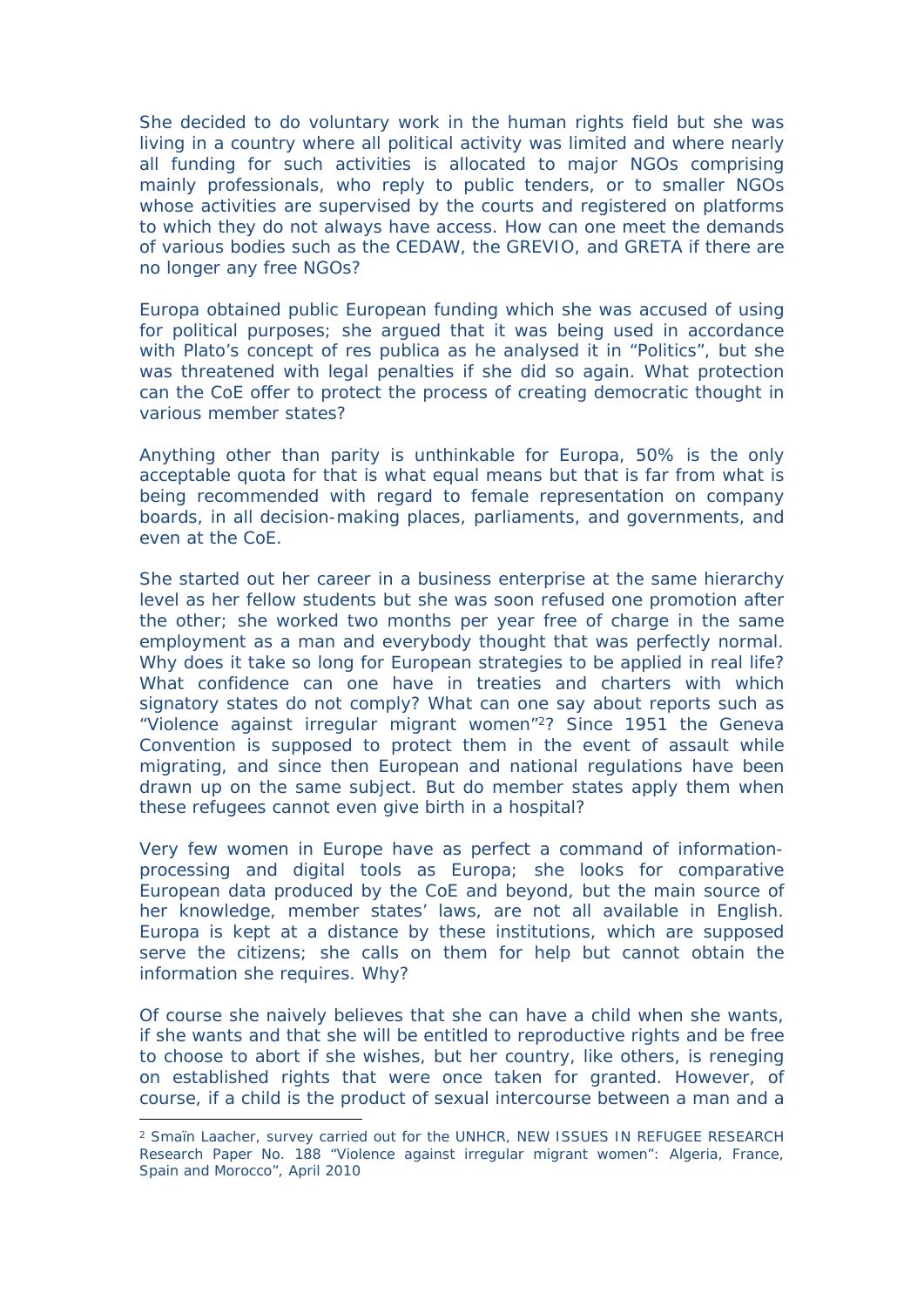woman, the woman has to bear all the responsibility. When is this going to change?

A school-friend believed promises made to her and now she is a prostitute who is moved from one country to the next every three months like cattle, as a sex object for whom men are willing to pay money. Another classmate rents out her womb and uses the proceeds of her pregnancies to pay for her studies and to help her family but her husband sometimes confiscates her money, if not worse. Are children objects that can be sold or given away without any further consideration? Children who do not come up to expectations are not delivered; they are objects and therefore slaves, the outcome of a service rendered, but not someone with rights.

For a long time Europa thought that she would achievement self-fulfilment in her religion. She knows that religious organisations are protected by the European Human Rights Convention and Article 17 of the Lisbon Treaty, and yet there are very few religions which comply with the principle of gender equality and they seldom convey the message of equality. More often religions promote the submission of girls and women and a patriarchal vision in which they continue to believe. Is it not time to take a look at these obstacles to equality and consider how they can be removed? Particularly in view of the shortage of public funding in Europe.

Europa's cousin lives in Cologne. On New Year's Eve 2016 she went out with friends. She was raped. Her family did not want her to lodge a complaint as that would publicise her dishonour. Her cousin heard the mayor of the city saying that it was the fault of the young women and the chief of police claimed that there had been no problems. She decided to lodge a complaint with the police but was not given a warm welcome, to say the least.

Europa got married and her husband turned out to be violent, he hit her. It was no consolation to know that every three days a woman is the victim of a fémicide. There are at least 6 000 deaths every year in Europe, in other words the elimination of the total population of Australia in the space of one hundred years.

So Europa decides she has to do something and her nightmare continues. It is difficult for her to gain access to the courts as she has no money of her own for she has given up working because there were no nurseries with suitable opening times to allow her to combine her professional and working life. Her witnesses are vilified in court and the judges refuse to accept her evidence. Europa notes that the judges dealing with her case are ignorant. Where is she going to live with her daughter? She is finally sentenced for false accusations and her husband is delighted. She is brave enough to appeal against the judgment but she loses her appeal.

She reads the reports by the Commissioner for Human Rights and demands that the European Human Rights Convention be applied – she places her hopes in the European Court of Human Rights. She seeks application of Article 3 of the Istanbul Convention, stipulating that: "'violence against women' is understood as a violation of human rights".